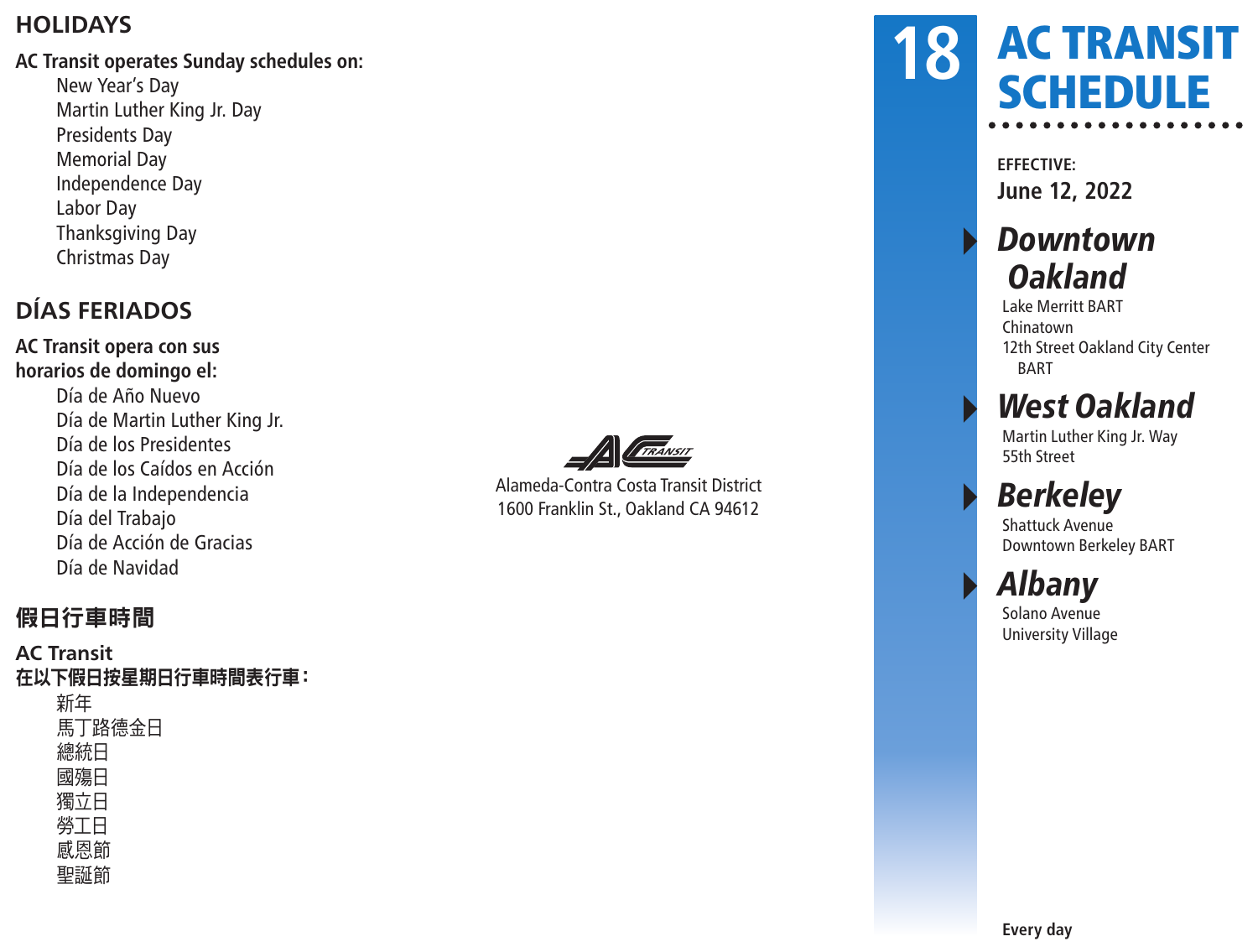# **18** Monday through Friday except holidays<br> **18** To University Village, Albany

|                |                | 40th St.       |               |                    |                |            |            |  |
|----------------|----------------|----------------|---------------|--------------------|----------------|------------|------------|--|
|                |                | & Martin       | Shattuck      | <b>Allston Way</b> | Solano         | Buchanan   |            |  |
| Lake Merritt   | 15th St. &     | Luther King    | Ave. &        | & Shattuck         | Ave. & The     | St. & San  | 10th St. & |  |
| <b>BART</b>    | Broadway       | Jr. Way        | Alcatraz Ave. | Ave.               | Alameda        | Pablo Ave. | Monroe St. |  |
| 5:55a          | 6:00a          | 6:08a          | 6:14a         | 6:21a              | 6:28a          | 6:33a      | 6:34a      |  |
| 6:15a          | 6:20a          | 6:28a          | 6:34a         | 6:41a              | 6:48a          | 6:53a      | 6:54a      |  |
| 6:35a          | 6:40a          | 6:48a          | 6:54a         | 7:01a              | 7:08a          | 7:13a      | 7:14a      |  |
| 6:55a          | 7:00a          | 7:08a          | 7:14a         | 7:21a              | 7:28a          | 7:33a      | 7:34a      |  |
| 7:15a          | 7:20a          | 7:30a          | 7:38a         | 7:45a              | 7:53a          | 7:58a      | 7:59a      |  |
| 7:35a          | 7:40a          | 7:50a          | 7:58a         | 8:05a              | 8:13a          | 8:18a      | 8:19a      |  |
| 7:55a          | 8:01a          | 8:11a          | 8:19a         | 8:28a              | 8:36a          | 8:41a      | 8:42a      |  |
| 8:15a          | 8:21a          | 8:31a          | 8:39a         | 8:49a              | 8:57a          | 9:04a      | 9:05a      |  |
| 8:35a          | 8:41a          | 8:51a          | 8:59a         | 9:09a              | 9:17a          | 9:24a      | 9:25a      |  |
| 8:55a          | 9:01a          | 9:11a          | 9:19a         | 9:29a              | 9:37a          | 9:44a      | 9:45a      |  |
| 9:15a          | 9:21a          | 9:32a          | 9:40a         | 9:50a              | 10:00a         | 10:07a     | 10:08a     |  |
| 9:35a          | 9:41a          | 9:52a          | 10:00a        | 10:10a             | 10:20a         | 10:27a     | 10:28a     |  |
| 9:55a          | 10:01a         | 10:12a         | 10:20a        | 10:30a             | 10:40a         | 10:47a     | 10:48a     |  |
| 10:15a         | 10:21a         | 10:32a         | 10:40a        | 10:50a             | 11:00a         | 11:07a     | 11:08a     |  |
| 10:35a         | 10:41a         | 10:52a         | 11:00a        | 11:10a             | 11:20a         | 11:27a     | 11:28a     |  |
| 10:55a         | 11:01a         | 11:12a         | 11:20a        | 11:30a             | 11:40a         | 11:47a     | 11:48a     |  |
| 11:15a         | 11:21a         | 11:32a         | 11:40a        | 11:50a             | 12:00p         | 12:07p     | 12:08p     |  |
| 11:35a         | 11:41a         | 11:52a         | 12:00p        | 12:10p             | 12:20p         | 12:27p     | 12:28p     |  |
| 11:55a         | 12:01p         | 12:12p         | 12:20p        | 12:30p             | 12:40p         | 12:47p     | 12:48p     |  |
| 12:15p         | 12:21p         | 12:32p         | 12:40p        | 12:50p             | 1:00p          | 1:07p      | 1:08p      |  |
| 12:35p         | 12:41p         | 12:52p         | 1:00p         | 1:10p              | 1:20p          | 1:27p      | 1:28p      |  |
| 12:55p         | 1:01p          | 1:12p          | 1:20p         | 1:30p              | 1:40p          | 1:47p      | 1:48p      |  |
| 1:15p          | 1:21p          | 1:32p          | 1:40p         | 1:50p              | 2:00p          | 2:07p      | 2:08p      |  |
| 1:35p          | 1:41p          | 1:52p          | 2:00p         | 2:10p              | 2:20p          | 2:27p      | 2:28p      |  |
| 1:55p          | 2:01p          | 2:12p          | 2:20p         | 2:30p              | 2:40p          | 2:47p      | 2:48p      |  |
| 2:15p          | 2:21p          | 2:32p          | 2:40p         | 2:50p              | 3:00p          | 3:07p      | 3:08p      |  |
| 2:35p          | 2:41p          | 2:52p          | 3:00p         | 3:10p              | 3:20p          | 3:27p      | 3:28p      |  |
| 2:55p          | 3:01p          | 3:12p          | 3:20p         | 3:30p              | 3:40p          | 3:47p      | 3:48p      |  |
| 3:15p          | 3:21p          | 3:32p          | 3:40p         | 3:50p              | 4:00p          | 4:07p      | 4:08p      |  |
| 3:35p          | 3:41p          | 3:52p          | 4:00p         | 4:10p              | 4:20p          | 4:27p      | 4:28p      |  |
| 3:55p          | 4:01p          | 4:12p          | 4:20p         | 4:30p              | 4:40p          | 4:47p      | 4:48p      |  |
| 4:15p          | 4:21p          | 4:32p          | 4:40p         | 4:50p              | 5:00p          | 5:07p      | 5:08p      |  |
| 4:35p          | 4:41p          | 4:52p          | 5:00p         | 5:10p              | 5:20p          | 5:27p      | 5:28p      |  |
| 4:55p          | 5:01p          | 5:12p          | 5:20p         | 5:30p              | 5:40p          | 5:47p      | 5:48p      |  |
| 5:15p          | 5:20p          | 5:31p          | 5:39p         | 5:48p              | 5:58p          | 6:05p      | 6:06p      |  |
| 5:35p          | 5:40p          | 5:51p          | 5:59p         | 6:08p              | 6:18p          | 6:25p      | 6:26p      |  |
| 5:55p          | 6:00p          | 6:11p          | 6:19p         | 6:28p              | 6:38p          | 6:45p      | 6:46p      |  |
| 6:15p          | 6:20p          |                | 6:39p         |                    |                | 7:05p      | 7:06p      |  |
| 6:35p          | 6:40p          | 6:31p<br>6:51p | 6:59p         | 6:48p<br>7:08p     | 6:58p<br>7:18p | 7:25p      | 7:26p      |  |
| 6:55p          | 7:00p          | 7:11p          | 7:19p         | 7:28p              | 7:38p          | 7:45p      | 7:46p      |  |
| 7:15p          | 7:19p          | 7:30p          | 7:38p         | 7:47p              | 7:56p          | 8:03p      | 8:04p      |  |
| 7:35p          | 7:39p          | 7:50p          | 7:56p         | 8:05p              | 8:13p          | 8:20p      | 8:21p      |  |
| 7:55p          | 7:59p          | 8:10p          | 8:16p         | 8:25p              | 8:33p          | 8:40p      | 8:41p      |  |
| 8:15p          | 8:19p          | 8:30p          | 8:36p         | 8:45p              | 8:53p          | 9:00p      | 9:01p      |  |
| 8:35p          | 8:39p          | 8:50p          | 8:56p         | 9:05p              | 9:13p          | 9:18p      | 9:19p      |  |
|                |                | 9:10p          | 9:16p         |                    |                | 9:38p      | 9:39p      |  |
| 8:55p<br>9:15p | 8:59p<br>9:19p | 9:30p          | 9:36p         | 9:25p<br>9:45p     | 9:33p<br>9:53p | 9:58p      | 9:59p      |  |
| 9:35p          | 9:39p          | 9:48p          | 9:54p         | 10:03p             | 10:11p         | 10:16p     | 10:17p     |  |
| 9:55p          | 9:59p          | 10:08p         | 10:14p        | 10:23p             | 10:31p         | 10:36p     | 10:37p     |  |
|                |                |                |               |                    |                | 10:56p     | 10:57p     |  |
| 10:15p         | 10:19p         | 10:28p         | 10:34p        | 10:43p             | 10:51p         |            |            |  |
| 10:45p         | 10:49p         | 10:58p         | 11:04p        | 11:13p             | 11:21p         | 11:26p     | 11:27p     |  |
| 11:15p         | 11:19p         | 11:28p         | 11:34p        | 11:43p<br>12:13a   | 11:50p         | 11:54p     | 11:55p     |  |
| 11:45p         | 11:49p         | 11:58p         | 12:04a        |                    | 12:20a         | 12:24a     | 12:25a     |  |
| 12:15a         | 12:19a         | 12:28a         | 12:34a        | 12:43a             | 12:50a         | 12:54a     | 12:55a     |  |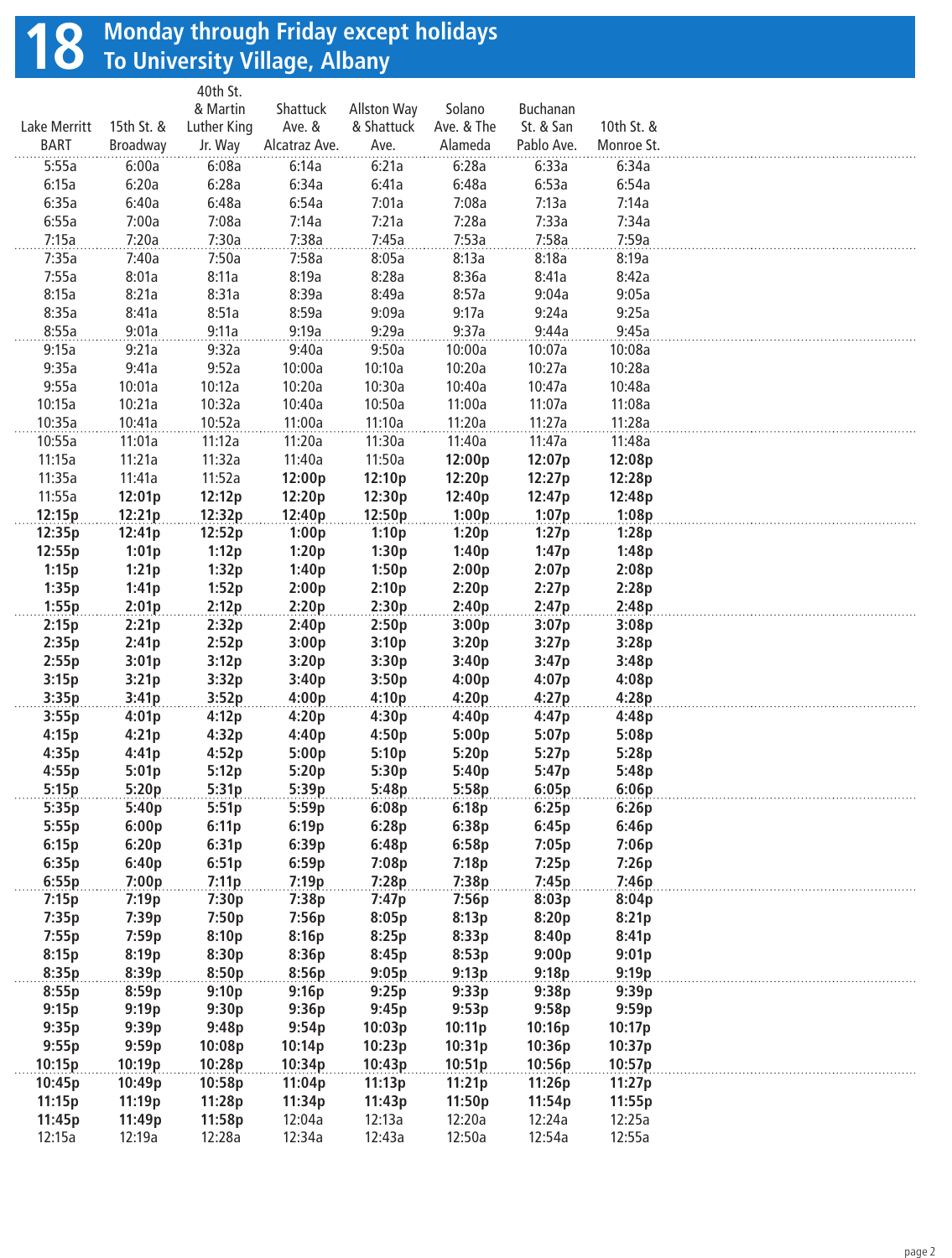# **18** Monday through Friday except holidays<br> **18** To Lake Merritt BART

|                |                |                |                    |                | 40th St.       |                |                |  |
|----------------|----------------|----------------|--------------------|----------------|----------------|----------------|----------------|--|
|                | Buchanan       | Solano         | <b>Allston Way</b> | Shattuck       | & Martin       |                |                |  |
| 10th St. &     | St. & San      | Ave. & The     | & Shattuck         | Ave. &         | Luther King    | 12th St. &     | Lake Merritt   |  |
| Monroe St.     | Pablo Ave.     | Alameda        | Ave.               | Alcatraz Ave.  | Jr. Way        | Broadway       | <b>BART</b>    |  |
| 6:00a          | 6:05a          | 6:10a          | 6:18a              | 6:23a          | 6:28a          | 6:39a          | 6:43a          |  |
| 6:20a          | 6:25a          | 6:30a          | 6:38a              | 6:43a          | 6:48a          | 6:59a          | 7:03a          |  |
| 6:40a          | 6:45a          | 6:50a          | 6:58a              | 7:03a          | 7:08a          | 7:19a          | 7:23a          |  |
| 7:00a          | 7:05a          | 7:10a          | 7:18a              | 7:23a          | 7:28a          | 7:39a          | 7:43a          |  |
| 7:20a          | 7:25a          | 7:30a          | 7:38a              | 7:44a          | 7:50a          | 8:01a          | 8:05a          |  |
| 7:40a          | 7:45a          | 7:50a          | 7:58a              | 8:04a          | 8:10a          | 8:21a          | 8:25a          |  |
| 8:00a          | 8:05a          | 8:11a          | 8:19a              | 8:26a          | 8:32a          | 8:43a          | 8:47a          |  |
| 8:20a          | 8:25a          | 8:31a          | 8:39a              | 8:46a          | 8:52a          | 9:03a          | 9:07a          |  |
| 8:40a          | 8:45a          | 8:51a          | 8:59a              | 9:06a          | 9:12a          | 9:23a          | 9:27a          |  |
| 9:00a          | 9:05a          | 9:11a          | 9:19a              | 9:26a          | 9:32a          | 9:43a          | 9:47a          |  |
| 9:20a          | 9:25a          | 9:31a          | 9:39a              | 9:46a          | 9:52a          | 10:03a         | 10:07a         |  |
| 9:40a          | 9:45a          | 9:51a          | 10:00a             | 10:07a         | 10:15a         | 10:27a         | 10:31a         |  |
| 10:00a         | 10:05a         | 10:11a         | 10:20a             | 10:27a         | 10:35a         | 10:47a         | 10:51a         |  |
| 10:20a         | 10:25a         | 10:31a         | 10:40a             | 10:47a         | 10:55a         | 11:07a         | 11:11a         |  |
| 10:40a         | 10:45a         | 10:51a         | 11:00a             | 11:07a         | 11:15a         | 11:27a         | 11:31a         |  |
| 11:00a         | 11:05a         | 11:11a         | 11:20a             | 11:27a         | 11:35a         | 11:47a         | 11:51a         |  |
| 11:20a         | 11:25a         | 11:31a         | 11:40a             | 11:47a         | 11:55a         | 12:07p         | 12:11p         |  |
| 11:40a         | 11:45a         | 11:51a         | 12:00p             | 12:07p         | 12:15p         | 12:27p         | 12:31p         |  |
| 12:00p         | 12:05p         | 12:13p         | 12:22p             | 12:31p         | 12:39p         | 12:51p         | 12:55p         |  |
| 12:20p         | 12:25p         | 12:33p         | 12:42p             | 12:51p         | 12:59p         | 1:11p          | 1:15p          |  |
| 12:40p         | 12:45p         | 12:53p         | 1:02p              | 1:11p          | 1:19p          | 1:31p          | 1:35p          |  |
| 1:00p          | 1:05p          | 1:13p          | 1:22p              | 1:31p          | 1:39p          | 1:51p          | 1:55p          |  |
| 1:20p          | 1:25p          | 1:33p          | 1:42p              | 1:51p          | 1:59p          | 2:11p          | 2:15p          |  |
| 1:40p          | 1:45p          | 1:53p          | 2:02p              | 2:11p          | 2:19p          | 2:31p          | 2:35p          |  |
| 2:00p          | 2:05p          | 2:13p          | 2:22p              | 2:31p          | 2:39p          | 2:51p          | 2:55p          |  |
| 2:20p          | 2:25p          | 2:33p          | 2:42p              | 2:51p          | 2:59p          | 3:11p          | 3:15p          |  |
| 2:40p          | 2:45p          | 2:53p          | 3:02p              | 3:11p          | 3:19p          | 3:31p          | 3:35p          |  |
| 3:00p          | 3:05p          | 3:13p          | 3:22p              | 3:31p          | 3:39p          | 3:51p          | 3:55p          |  |
| 3:20p          | 3:25p          | 3:33p          | 3:42p              | 3:51p          | 3:59p          | 4:11p          | 4:15p          |  |
| 3:40p          | 3:45p          | 3:53p          | 4:02p              | 4:11p          | 4:19p          | 4:31p          | 4:35p          |  |
| 4:00p          | 4:05p          | 4:13p          | 4:22p              | 4:31p          | 4:39p          | 4:51p          | 4:55p          |  |
| 4:20p          | 4:25p          | 4:33p          | 4:42p              | 4:51p          | 4:59p          | 5:11p          | 5:15p          |  |
| 4:40p          | 4:45p          | 4:53p          | 5:02p              | 5:11p          | 5:19p          | 5:31p          | 5:35p          |  |
| 5:00p<br>5:20p | 5:05p          | 5:13p          | 5:22p              | 5:31p          | 5:39p          | 5:51p          | 5:55p<br>6:15p |  |
|                | 5:25p          | 5:33p          | 5:42p              | 5:51p          | 5:59p          | 6:11p          |                |  |
| 5:40p          | 5:45p          | 5:53p          | 6:02p              | 6:11p          | 6:19p          | 6:31p          | 6:35p          |  |
| 6:00p          | 6:05p          | 6:13p          | 6:21p              | 6:29p          | 6:37p          | 6:47p          | 6:51p          |  |
| 6:20p          | 6:25p          | 6:33p          | 6:41p              | 6:49p          | 6:57p          | 7:07p          | 7:11p          |  |
| 6:40p<br>7:00p | 6:45p<br>7:05p | 6:53p<br>7:10p | 7:01p<br>7:18p     | 7:09p<br>7:25p | 7:17p<br>7:32p | 7:27p<br>7:42p | 7:31p<br>7:46p |  |
|                |                |                |                    |                |                |                |                |  |
| 7:20p<br>7:40p | 7:25p          | 7:30p<br>7:50p | 7:38p<br>7:58p     | 7:45p<br>8:05p | 7:52p          | 8:02p<br>8:22p | 8:06p          |  |
| 8:00p          | 7:45p<br>8:05p | 8:09p          | 8:17p              | 8:23p          | 8:12p<br>8:28p | 8:39p          | 8:26p<br>8:42p |  |
| 8:20p          | 8:25p          | 8:29p          | 8:37p              | 8:43p          | 8:48p          | 8:59p          | 9:02p          |  |
| 8:40p          | 8:45p          | 8:49p          | 8:57p              | 9:03p          | 9:08p          | 9:19p          | 9:22p          |  |
| 9:00p          |                | 9:09p          | 9:17p              |                | 9:28p          | 9:39p          | 9:42p          |  |
| 9:20p          | 9:05p<br>9:25p | 9:29p          | 9:37p              | 9:23p<br>9:43p | 9:48p          | 9:59p          | 10:02p         |  |
| 9:40p          | 9:45p          | 9:49p          | 9:56p              | 10:01p         | 10:06p         | 10:16p         | 10:18p         |  |
| 10:00p         | 10:05p         | 10:09p         | 10:16p             | 10:21p         | 10:26p         | 10:36p         | 10:38p         |  |
| 10:30p         | 10:35p         | 10:39p         | 10:46p             | 10:51p         | 10:56p         | 11:06p         | 11:08p         |  |
| 11:00p         | 11:05p         | 11:09p         | 11:16p             | 11:21p         | 11:26p         | 11:36p         | 11:38p         |  |
| 11:30p         | 11:35p         | 11:39p         | 11:46p             | 11:51p         | 11:56p         | 12:06a         | 12:08a         |  |
| 12:00a         | 12:05a         | 12:09a         | 12:16a             | 12:21a         | 12:26a         | 12:36a         | 12:38a         |  |
|                |                |                |                    |                |                |                |                |  |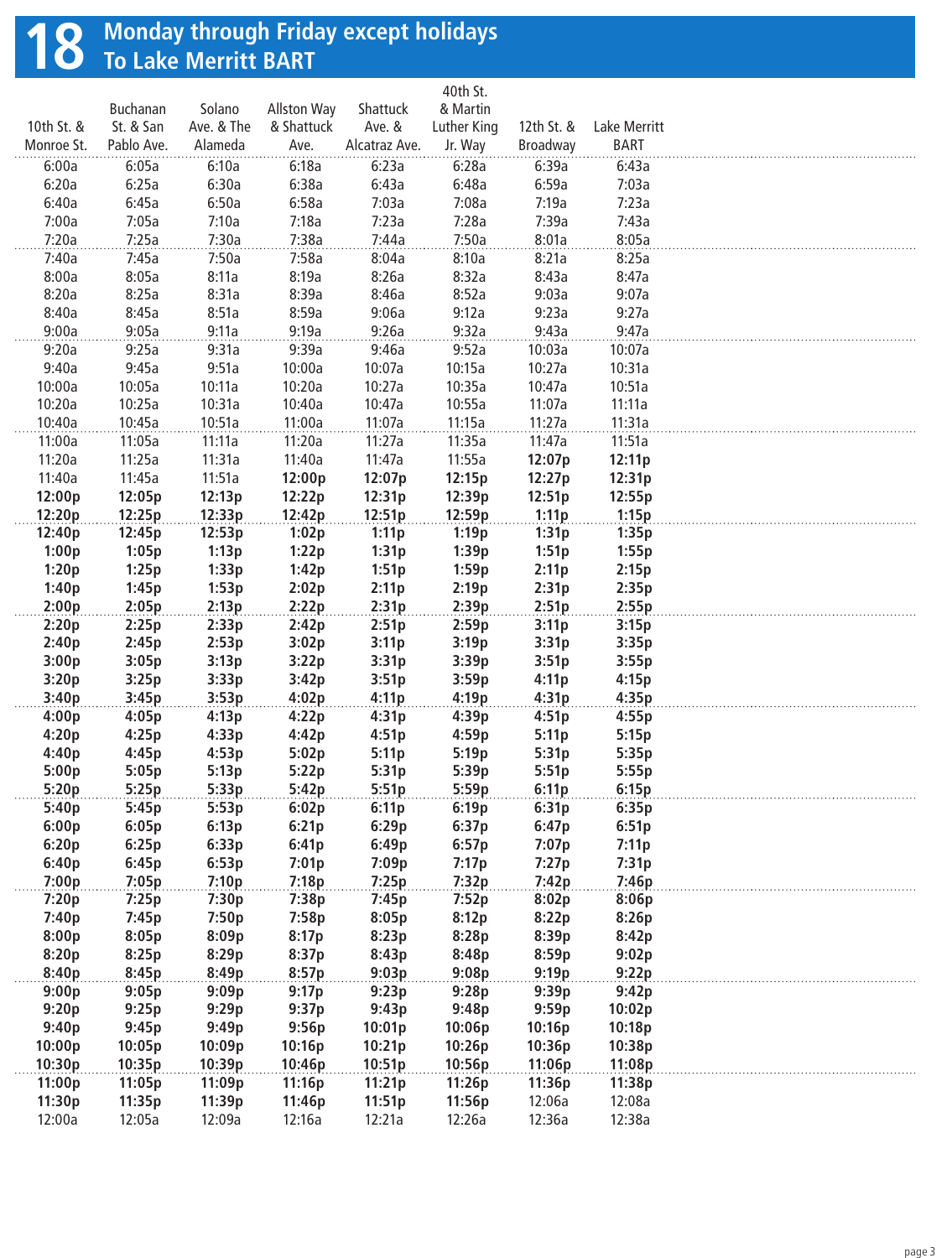## **18** Saturdays, Sundays and holidays<br> **18** To University Village, Albany

|              |            | 40th St.    |               |             |            |            |            |  |
|--------------|------------|-------------|---------------|-------------|------------|------------|------------|--|
|              |            | & Martin    | Shattuck      | Allston Way | Solano     | Buchanan   |            |  |
| Lake Merritt | 15th St. & | Luther King | Ave. &        | & Shattuck  | Ave. & The | St. & San  | 10th St. & |  |
| <b>BART</b>  | Broadway   | Jr. Way     | Alcatraz Ave. | Ave.        | Alameda    | Pablo Ave. | Monroe St. |  |
| 5:55a        | 5:59a      | 6:07a       | 6:13a         | 6:20a       | 6:28a      | 6:33a      | 6:34a      |  |
| 6:15a        | 6:19a      | 6:27a       | 6:33a         | 6:40a       | 6:48a      | 6:53a      | 6:54a      |  |
| 6:35a        | 6:39a      | 6:47a       | 6:53a         | 7:00a       | 7:08a      | 7:13a      | 7:14a      |  |
| 6:55a        | 6:59a      | 7:07a       | 7:13a         | 7:20a       | 7:28a      | 7:33a      | 7:34a      |  |
| 7:15a        | 7:19a      | 7:27a       | 7:33a         | 7:40a       | 7:48a      | 7:53a      | 7:54a      |  |
| 7:35a        | 7:39a      | 7:47a       | 7:53a         | 8:00a       | 8:08a      | 8:13a      | 8:14a      |  |
| 7:55a        | 7:59a      | 8:07a       | 8:13a         | 8:20a       | 8:28a      | 8:33a      | 8:34a      |  |
| 8:15a        | 8:20a      | 8:29a       | 8:35a         | 8:43a       | 8:51a      | 8:57a      | 8:58a      |  |
| 8:35a        | 8:40a      | 8:49a       | 8:55a         | 9:03a       | 9:11a      | 9:17a      | 9:18a      |  |
| 8:55a        | 9:00a      | 9:09a       | 9:15a         | 9:23a       | 9:31a      | 9:37a      | 9:38a      |  |
| 9:15a        | 9:21a      | 9:30a       | 9:37a         | 9:46a       | 9:55a      | 10:01a     | 10:02a     |  |
| 9:35a        | 9:41a      | 9:50a       | 9:57a         | 10:06a      | 10:15a     | 10:21a     | 10:22a     |  |
| 9:55a        | 10:01a     | 10:10a      | 10:17a        | 10:26a      | 10:35a     | 10:41a     | 10:42a     |  |
| 10:15a       | 10:21a     | 10:30a      | 10:37a        | 10:46a      | 10:55a     | 11:01a     | 11:02a     |  |
| 10:35a       | 10:42a     | 10:53a      | 11:00a        | 11:11a      | 11:20a     | 11:27a     | 11:29a     |  |
| 10:55a       | 11:02a     | 11:13a      | 11:20a        | 11:31a      | 11:40a     | 11:47a     | 11:49a     |  |
| 11:15a       | 11:22a     | 11:33a      | 11:40a        | 11:51a      | 12:00p     | 12:07p     | 12:09p     |  |
| 11:35a       | 11:42a     | 11:53a      | 12:00p        | 12:11p      | 12:20p     | 12:27p     | 12:29p     |  |
| 11:55a       |            | 12:13p      |               |             |            |            |            |  |
|              | 12:02p     |             | 12:20p        | 12:31p      | 12:40p     | 12:47p     | 12:49p     |  |
| 12:15p       | 12:22p     | 12:33p      | 12:40p        | 12:51p      | 1:00p      | 1:07p      | 1:09p      |  |
| 12:35p       | 12:42p     | 12:53p      | 1:00p         | 1:11p       | 1:20p      | 1:27p      | 1:29p      |  |
| 12:55p       | 1:02p      | 1:13p       | 1:20p         | 1:31p       | 1:40p      | 1:47p      | 1:49p      |  |
| 1:15p        | 1:22p      | 1:33p       | 1:40p         | 1:51p       | 2:00p      | 2:07p      | 2:09p      |  |
| 1:35p        | 1:42p      | 1:53p       | 2:00p         | 2:11p       | 2:20p      | 2:27p      | 2:29p      |  |
| 1:55p        | 2:02p      | 2:13p       | 2:20p         | 2:31p       | 2:40p      | 2:47p      | 2:49p      |  |
| 2:15p        | 2:22p      | 2:33p       | 2:40p         | 2:51p       | 3:00p      | 3:07p      | 3:09p      |  |
| 2:35p        | 2:42p      | 2:53p       | 3:00p         | 3:11p       | 3:20p      | 3:27p      | 3:29p      |  |
| 2:55p        | 3:02p      | 3:13p       | 3:20p         | 3:31p       | 3:40p      | 3:47p      | 3:49p      |  |
| 3:15p        | 3:22p      | 3:33p       | 3:40p         | 3:51p       | 4:00p      | 4:07p      | 4:09p      |  |
| 3:35p        | 3:41p      | 3:51p       | 3:58p         | 4:08p       | 4:17p      | 4:24p      | 4:26p      |  |
| 3:55p        | 4:01p      | 4:11p       | 4:18p         | 4:28p       | 4:37p      | 4:44p      | 4:46p      |  |
| 4:15p        | 4:21p      | 4:31p       | 4:38p         | 4:48p       | 4:57p      | 5:04p      | 5:06p      |  |
| 4:35p        | 4:41p      | 4:51p       | 4:58p         | 5:08p       | 5:17p      | 5:24p      | 5:26p      |  |
| 4:55p        | 5:01p      | 5:11p       | 5:18p         | 5:28p       | 5:37p      | 5:44p      | 5:46p      |  |
| 5:15p        | 5:21p      | 5:31p       | 5:38p         | 5:48p       | 5:57p      | 6:04p      | 6:06p      |  |
| 5:35p        | 5:41p      | 5:51p       | 5:58p         | 6:08p       | 6:17p      | 6:24p      | 6:26p      |  |
| 5:55p        | 6:01p      | 6:11p       | 6:18p         | 6:28p       | 6:37p      | 6:44p      | 6:46p      |  |
| 6:15p        | 6:21p      | 6:31p       | 6:38p         | 6:48p       | 6:57p      | 7:04p      | 7:06p      |  |
| 6:35p        | 6:39p      | 6:49p       | 6:56p         | 7:06p       | 7:15p      | 7:20p      | 7:21p      |  |
| 6:55p        | 6:59p      | 7:09p       | 7:16p         | 7:26p       | 7:35p      | 7:40p      | 7:41p      |  |
| 7:15p        | 7:19p      | 7:29p       | 7:36p         | 7:46p       | 7:55p      | 8:00p      | 8:01p      |  |
| 7:35p        | 7:39p      | 7:49p       | 7:56p         | 8:06p       | 8:15p      | 8:20p      | 8:21p      |  |
| 7:55p        | 7:59p      | 8:09p       | 8:16p         | 8:26p       | 8:35p      | 8:40p      | 8:41p      |  |
| 8:15p        | 8:19p      | 8:28p       | 8:35p         | 8:43p       | 8:51p      | 8:56p      | 8:57p      |  |
| 8:35p        | 8:39p      | 8:48p       | 8:55p         | 9:03p       | 9:11p      | 9:16p      | 9:17p      |  |
| 8:55p        | 8:59p      | 9:08p       | 9:15p         | 9:23p       | 9:31p      | 9:36p      | 9:37p      |  |
| 9:15p        | 9:19p      | 9:28p       | 9:35p         | 9:43p       | 9:51p      | 9:56p      | 9:57p      |  |
| 9:35p        | 9:39p      | 9:48p       | 9:55p         | 10:03p      | 10:11p     | 10:16p     | 10:17p     |  |
| 9:55p        | 9:59p      | 10:08p      | 10:15p        | 10:23p      | 10:31p     | 10:36p     | 10:37p     |  |
| 10:15p       | 10:19p     | 10:28p      | 10:34p        | 10:42p      | 10:48p     | 10:53p     | 10:54p     |  |
| 10:45p       | 10:49p     | 10:58p      | 11:04p        | 11:12p      | 11:18p     | 11:23p     | 11:24p     |  |
| 11:15p       | 11:19p     | 11:28p      | 11:34p        | 11:42p      | 11:48p     | 11:53p     | 11:54p     |  |
| 11:45p       | 11:49p     | 11:58p      | 12:04a        | 12:12a      | 12:18a     | 12:23a     | 12:24a     |  |
| 12:15a       | 12:19a     | 12:28a      | 12:34a        | 12:42a      | 12:48a     | 12:53a     | 12:54a     |  |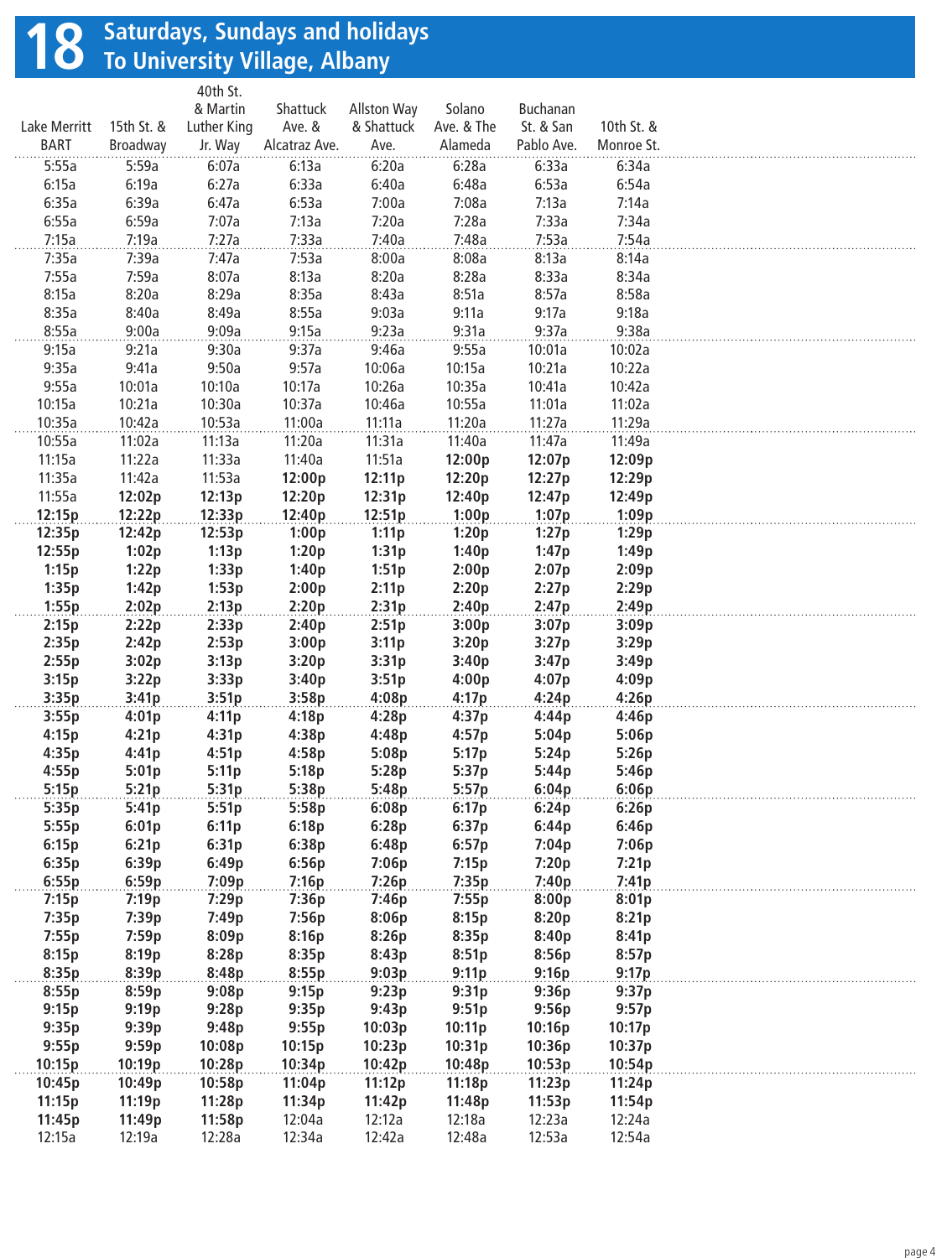# **18** Saturdays, Sundays and holidays<br> **18** To Lake Merritt BART

|            | Buchanan   | Solano     | <b>Allston Way</b> | Shattuck      | 40th St.<br>& Martin |            |              |  |
|------------|------------|------------|--------------------|---------------|----------------------|------------|--------------|--|
| 10th St. & | St. & San  | Ave. & The | & Shattuck         | Ave. &        | Luther King          | 12th St. & | Lake Merritt |  |
| Monroe St. | Pablo Ave. | Alameda    | Ave.               | Alcatraz Ave. | Jr. Way              | Broadway   | <b>BART</b>  |  |
| 6:00a      | 6:03a      | 6:07a      | 6:13a              | 6:19a         | 6:25a                | 6:36a      | 6:40a        |  |
| 6:20a      | 6:23a      | 6:27a      | 6:33a              | 6:39a         | 6:45a                | 6:56a      | 7:00a        |  |
| 6:40a      | 6:43a      | 6:47a      | 6:53a              | 6:59a         | 7:05a                | 7:16a      | 7:20a        |  |
| 7:00a      | 7:03a      | 7:07a      | 7:13a              | 7:19a         | 7:25a                | 7:36a      | 7:40a        |  |
| 7:20a      | 7:23a      | 7:27a      | 7:33a              | 7:39a         | 7:45a                | 7:56a      | 8:00a        |  |
| 7:40a      | 7:43a      | 7:47a      | 7:54a              | 8:01a         | 8:07a                | 8:18a      | 8:22a        |  |
| 8:00a      | 8:03a      | 8:07a      | 8:14a              | 8:21a         | 8:27a                | 8:38a      | 8:42a        |  |
| 8:20a      | 8:23a      | 8:27a      | 8:34a              | 8:41a         | 8:47a                | 8:58a      | 9:02a        |  |
| 8:40a      | 8:43a      | 8:49a      | 8:56a              | 9:03a         | 9:09a                | 9:20a      | 9:24a        |  |
| 9:00a      | 9:03a      | 9:09a      | 9:16a              | 9:23a         | 9:29a                | 9:40a      | 9:44a        |  |
| 9:20a      | 9:23a      | 9:29a      | 9:36a              | 9:43a         | 9:49a                | 10:00a     | 10:04a       |  |
| 9:40a      | 9:43a      | 9:49a      | 9:58a              | 10:06a        | 10:12a               | 10:23a     | 10:28a       |  |
| 10:00a     | 10:03a     | 10:10a     | 10:19a             | 10:27a        | 10:35a               | 10:46a     | 10:51a       |  |
| 10:20a     | 10:23a     | 10:30a     | 10:39a             | 10:47a        | 10:55a               | 11:06a     | 11:11a       |  |
| 10:40a     | 10:43a     | 10:50a     | 10:59a             | 11:07a        | 11:15a               | 11:26a     | 11:31a       |  |
| 11:00a     | 11:03a     | 11:10a     | 11:19a             | 11:27a        | 11:35a               | 11:46a     | 11:51a       |  |
| 11:20a     | 11:23a     | 11:30a     | 11:39a             | 11:47a        | 11:55a               | 12:06p     | 12:11p       |  |
| 11:40a     | 11:43a     | 11:50a     | 11:59a             | 12:07p        | 12:15p               | 12:26p     | 12:31p       |  |
| 12:00p     | 12:03p     | 12:10p     | 12:19p             | 12:29p        | 12:37p               | 12:49p     | 12:54p       |  |
| 12:20p     | 12:23p     | 12:30p     | 12:39p             | 12:49p        | 12:57p               | 1:09p      | 1:14p        |  |
| 12:40p     | 12:43p     | 12:50p     | 12:59p             | 1:09p         | 1:17p                | 1:29p      | 1:34p        |  |
| 1:00p      | 1:03p      | 1:10p      | 1:19p              | 1:29p         | 1:37p                | 1:49p      | 1:54p        |  |
| 1:20p      | 1:23p      | 1:30p      | 1:39p              | 1:49p         | 1:57p                | 2:09p      | 2:14p        |  |
| 1:40p      | 1:43p      | 1:50p      | 1:59p              | 2:09p         | 2:17p                | 2:29p      | 2:34p        |  |
| 2:00p      | 2:03p      | 2:10p      | 2:19p              | 2:29p         | 2:37p                | 2:49p      | 2:54p        |  |
| 2:20p      | 2:23p      | 2:30p      | 2:39p              | 2:49p         | 2:57p                | 3:09p      | 3:14p        |  |
| 2:40p      | 2:43p      | 2:50p      | 2:59p              | 3:09p         | 3:17p                | 3:29p      | 3:34p        |  |
| 3:00p      | 3:03p      | 3:10p      | 3:19p              | 3:29p         | 3:37p                | 3:49p      | 3:54p        |  |
| 3:20p      | 3:23p      | 3:30p      | 3:39p              | 3:49p         | 3:57p                | 4:09p      | 4:14p        |  |
| 3:40p      | 3:43p      | 3:50p      | 3:59p              | 4:09p         | 4:17p                | 4:29p      | 4:34p        |  |
| 4:00p      | 4:03p      | 4:10p      | 4:19p              | 4:29p         | 4:37p                | 4:49p      | 4:54p        |  |
| 4:20p      | 4:23p      | 4:30p      | 4:39p              | 4:49p         | 4:57p                | 5:09p      | 5:14p        |  |
| 4:40p      | 4:43p      | 4:50p      | 4:59p              | 5:09p         | 5:17p                | 5:29p      | 5:34p        |  |
| 5:00p      | 5:03p      | 5:10p      | 5:19p              | 5:29p         | 5:37p                | 5:49p      | 5:54p        |  |
| 5:20p      | 5:23p      | 5:30p      | 5:39p              | 5:49p         | 5:57p                | 6:09p      | 6:14p        |  |
| 5:40p      | 5:43p      | 5:50p      | 5:59p              | 6:09p         | 6:17p                | 6:29p      | 6:34p        |  |
| 6:00p      | 6:03p      | 6:10p      | 6:19p              | 6:29p         | 6:37p                | 6:49p      | 6:54p        |  |
| 6:20p      | 6:23p      | 6:30p      | 6:39p              | 6:49p         | 6:57p                | 7:09p      | 7:12p        |  |
| 6:40p      | 6:43p      | 6:50p      | 6:59p              | 7:09p         | 7:17p                | 7:29p      | 7:32p        |  |
| 7:00p      | 7:03p      | 7:10p      | 7:19p              | 7:29p         | 7:37p                | 7:49p      | 7:52p        |  |
| 7:20p      | 7:23p      | 7:30p      | 7:39p              | 7:46p         | 7:54p                | 8:06p      | 8:09p        |  |
| 7:40p      | 7:43p      | 7:47p      | 7:56p              | 8:03p         | 8:11p                | 8:23p      | 8:26p        |  |
| 8:00p      | 8:03p      | 8:07p      | 8:16p              | 8:23p         | 8:31p                | 8:43p      | 8:46p        |  |
| 8:20p      | 8:23p      | 8:27p      | 8:36p              | 8:43p         | 8:49p                | 9:00p      | 9:03p        |  |
| 8:40p      | 8:43p      | 8:47p      | 8:56p              | 9:03p         | 9:09p                | 9:20p      | 9:23p        |  |
| 9:00p      | 9:03p      | 9:07p      | 9:16p              | 9:23p         | 9:29p                | 9:40p      | 9:43p        |  |
| 9:20p      | 9:23p      | 9:27p      | 9:36p              | 9:43p         | 9:49p                | 10:00p     | 10:03p       |  |
| 9:40p      | 9:43p      | 9:47p      | 9:56p              | 10:03p        | 10:09p               | 10:20p     | 10:23p       |  |
| 10:00p     | 10:03p     | 10:07p     | 10:16p             | 10:23p        | 10:29p               | 10:40p     | 10:43p       |  |
| 10:30p     | 10:33p     | 10:37p     | 10:45p             | 10:50p        | 10:56p               | 11:07p     | 11:10p       |  |
| 11:00p     | 11:03p     | 11:07p     | 11:15p             | 11:20p        | 11:26p               | 11:37p     | 11:40p       |  |
| 11:30p     | 11:33p     | 11:37p     | 11:45p             | 11:50p        | 11:56p               | 12:07a     | 12:10a       |  |
| 12:00a     | 12:03a     | 12:07a     | 12:15a             | 12:20a        | 12:26a               | 12:37a     | 12:40a       |  |